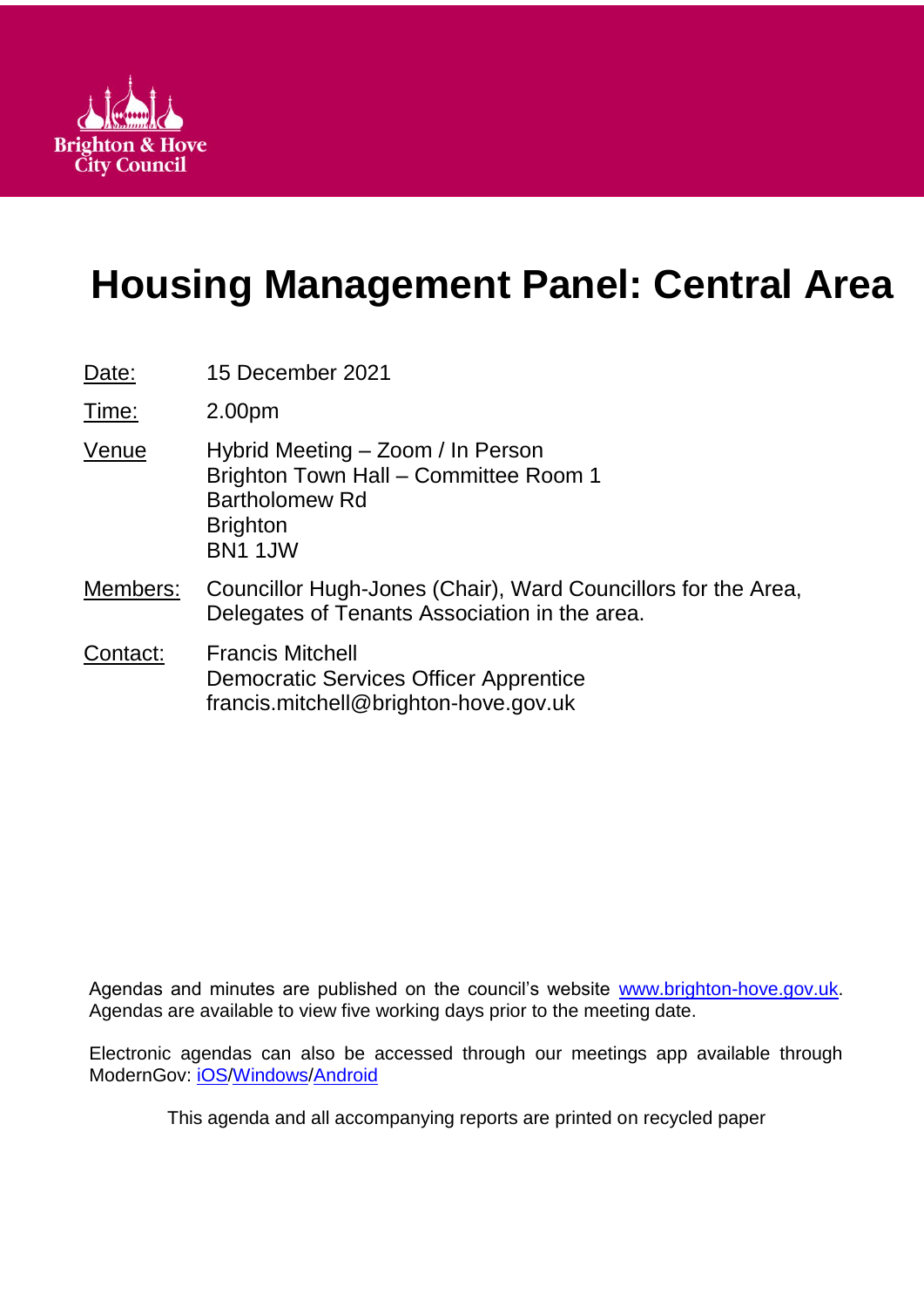## **AGENDA**

|              | <b>PART ONE</b>                                                                                                                                            |           |
|--------------|------------------------------------------------------------------------------------------------------------------------------------------------------------|-----------|
| $\mathbf 1$  | <b>WELCOME, APOLOGIES &amp; INTRODUCTIONS</b><br>5 Minutes - Verbal<br><b>Meeting Invitation Details Attached</b>                                          | $5 - 6$   |
| $\mathbf{2}$ | <b>ACTIONS AND MINUTES FROM PREVIOUS MEETING</b>                                                                                                           | $7 - 12$  |
|              | Minutes of the Previous Meeting held on 13 October 2021 (Copy<br>Attached).<br>Actions of the Previous Meeting held on 13 October 2021 (Copy<br>Attached). |           |
| 3            | <b>ESTATE DEVELOPMENT BUDGET</b>                                                                                                                           |           |
|              | 10 Minutes - Verbal                                                                                                                                        |           |
| 4            | <b>RESPONSES TO RESIDENTS QUESTIONS</b><br>40 Minutes – Responses to Resident's Questions (Copy Attached)                                                  | $13 - 24$ |
| <b>BREAK</b> |                                                                                                                                                            |           |
|              | 5 Minutes                                                                                                                                                  |           |
| 5            | <b>HOUSING PERFORMANCE REPORT</b>                                                                                                                          | $25 - 26$ |
|              | 10 Minutes - Verbal + Report Attached                                                                                                                      |           |
| 6            | <b>POSITIVE COMMUNITY NEWS</b><br>5 Minutes - Verbal updates from attendees on positive things happening                                                   |           |
|              | in the community.                                                                                                                                          |           |
| 7            | <b>FORMAT OF FUTURE AREA PANELS</b>                                                                                                                        |           |

15 Minutes - Panel to discuss about in-person and hybrid meetings

## **8 BUDGET UPDATE**

÷,

15 Minutes - Verbal update from Ododo Dafe

### **9 ANY OTHER BUSINESS**

5 Minutes - Verbal